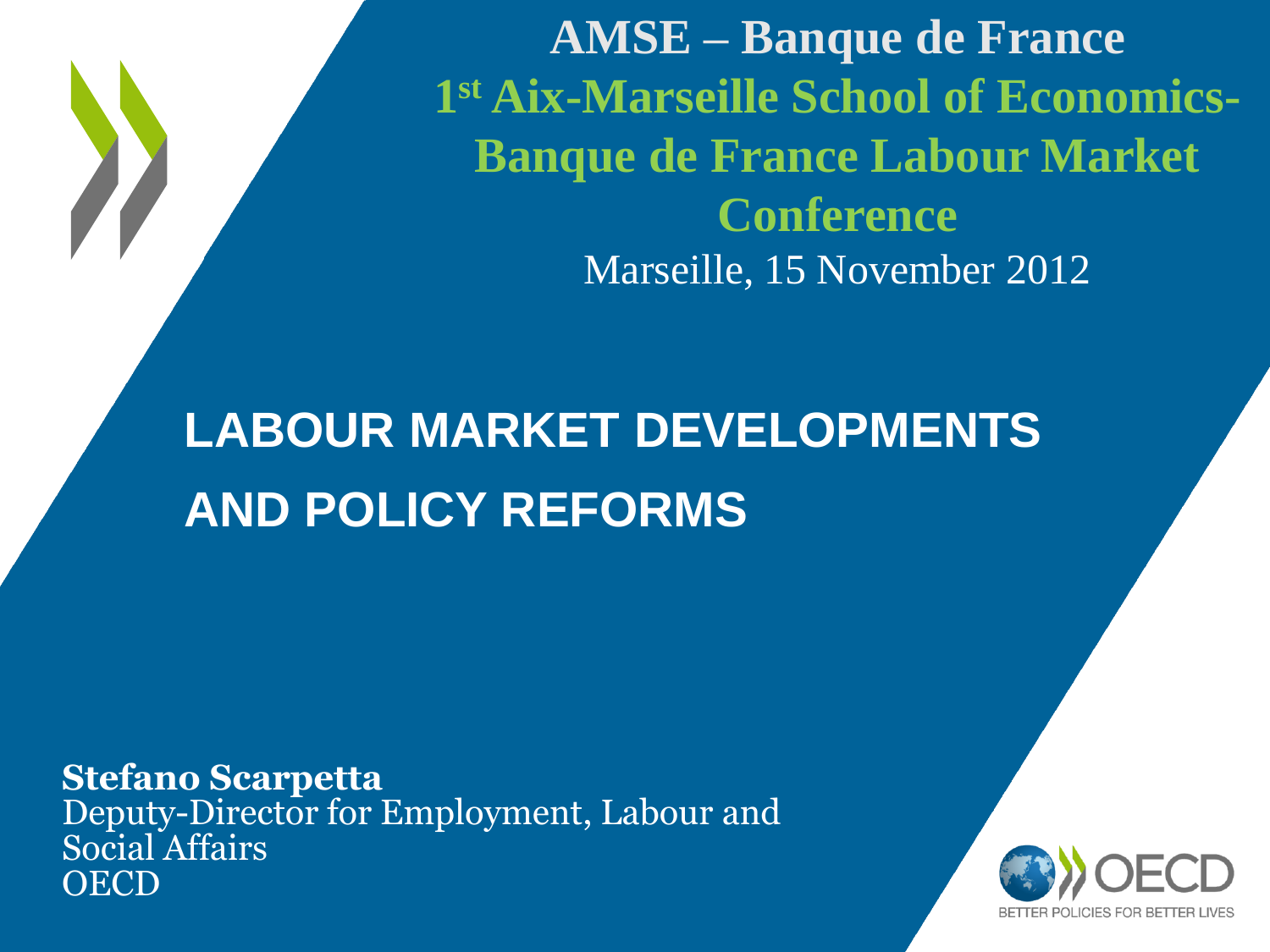

- What is the role of *structural* reforms (SRs) for good **labour market performance?**
	- Focus of labour market reforms was on **structural unemployment**
	- The crisis has brought about the social costs of economic downturns on LMs, *i.e.* **labour market resilience**
- 1. The role of structural reforms **prior** to the crisis for labour market performance
- 2. What is the role of temporary measures taken in **response** to the crisis?
- 3. A **new series of structural reforms** after the crisis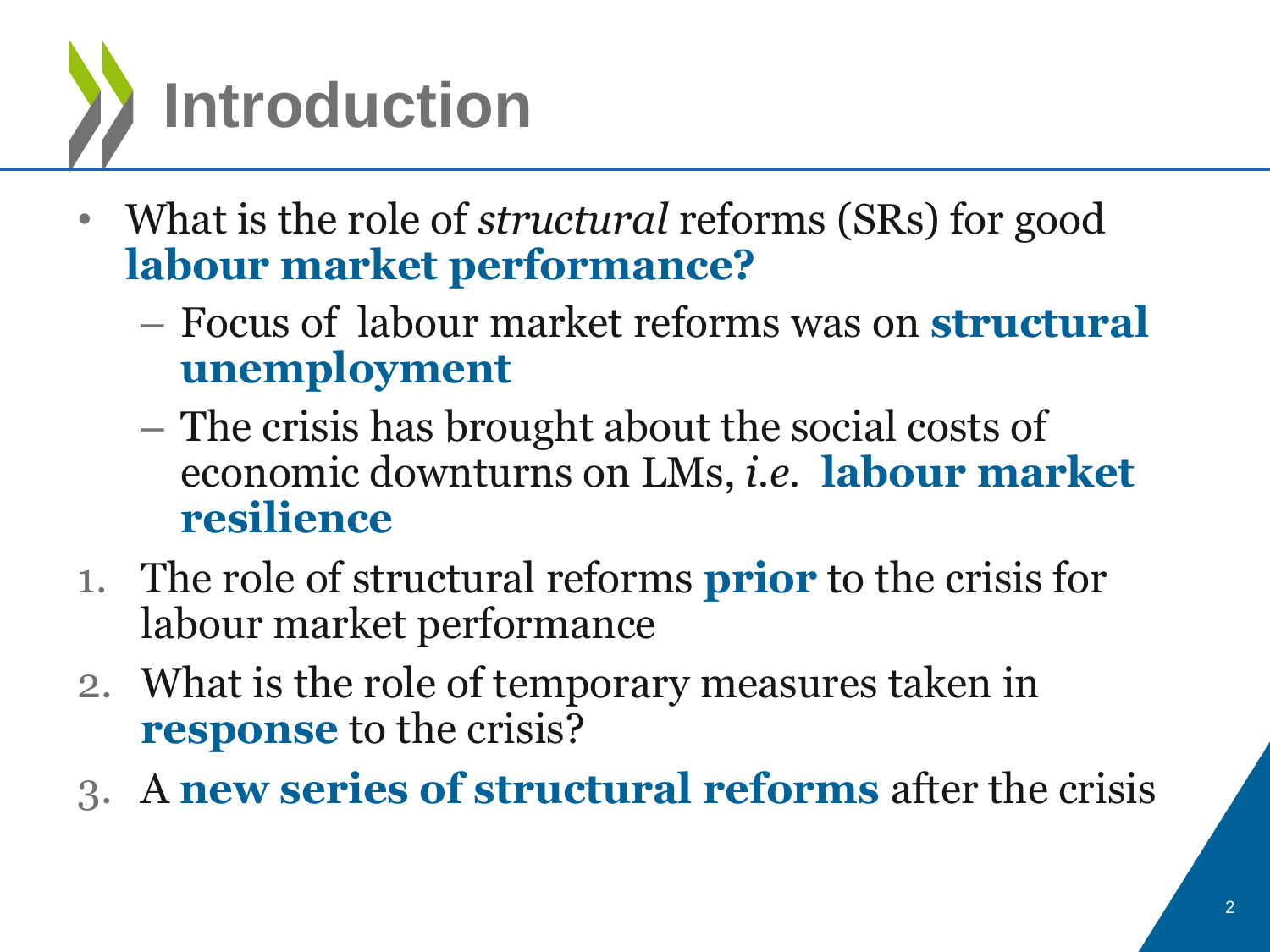## **The main reform tendencies prior to the crisis…**

- Strike a better balance between social safety and benefit dependency
	- Many countries have started to put effective **activation strategies** in place
	- **UB systems have been strengthened** in some countries, but tightened up in others
- Reinforce labour market flexibility
	- Provisions with respect to **temporary contracts** have been relaxed
	- **Working time flexibility** has tended to increase
	- Changes in the nature and importance of **collective wage bargaining** may have increased wage flexibility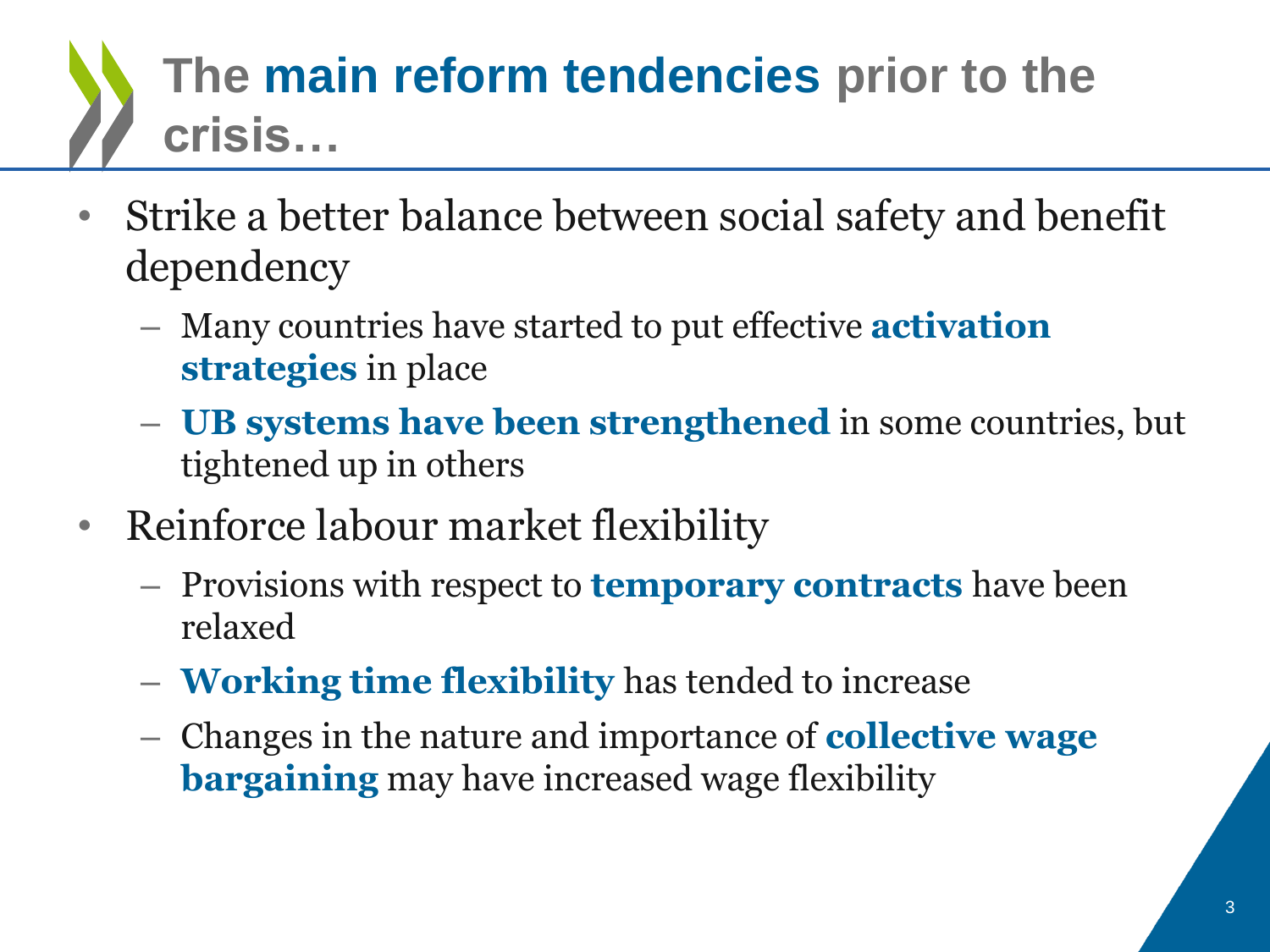### **… but far from uniform**

*Unweighted average of OECD countries in percentage change with 90% confidence interval*



Diamonds refer to simple average changes across countries, while the shaded areas give the range of the average plus and minus one standard deviation. Institutions are shown in ascending order of the average change. *Source:* OECD estimates.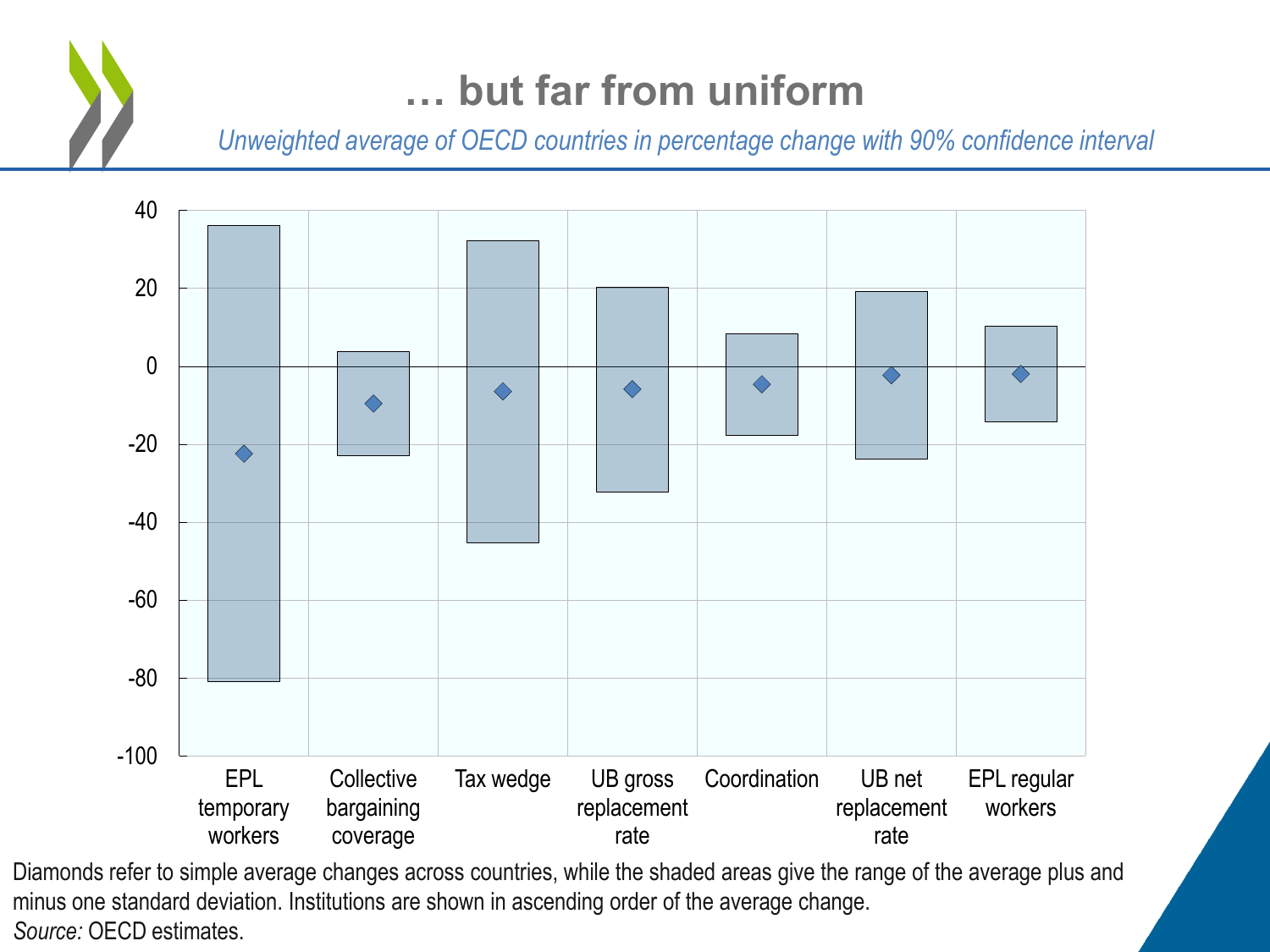### **The role of policies and institutions for the rate of structural unemployment**

*Effect of a one standard-deviation change of the indicated institution, percentage-point change*



\*\*\*, \*\*, \*: Statistically significant at the 1%, 5% and 10% level, respectively. *Source:* OECD calculations.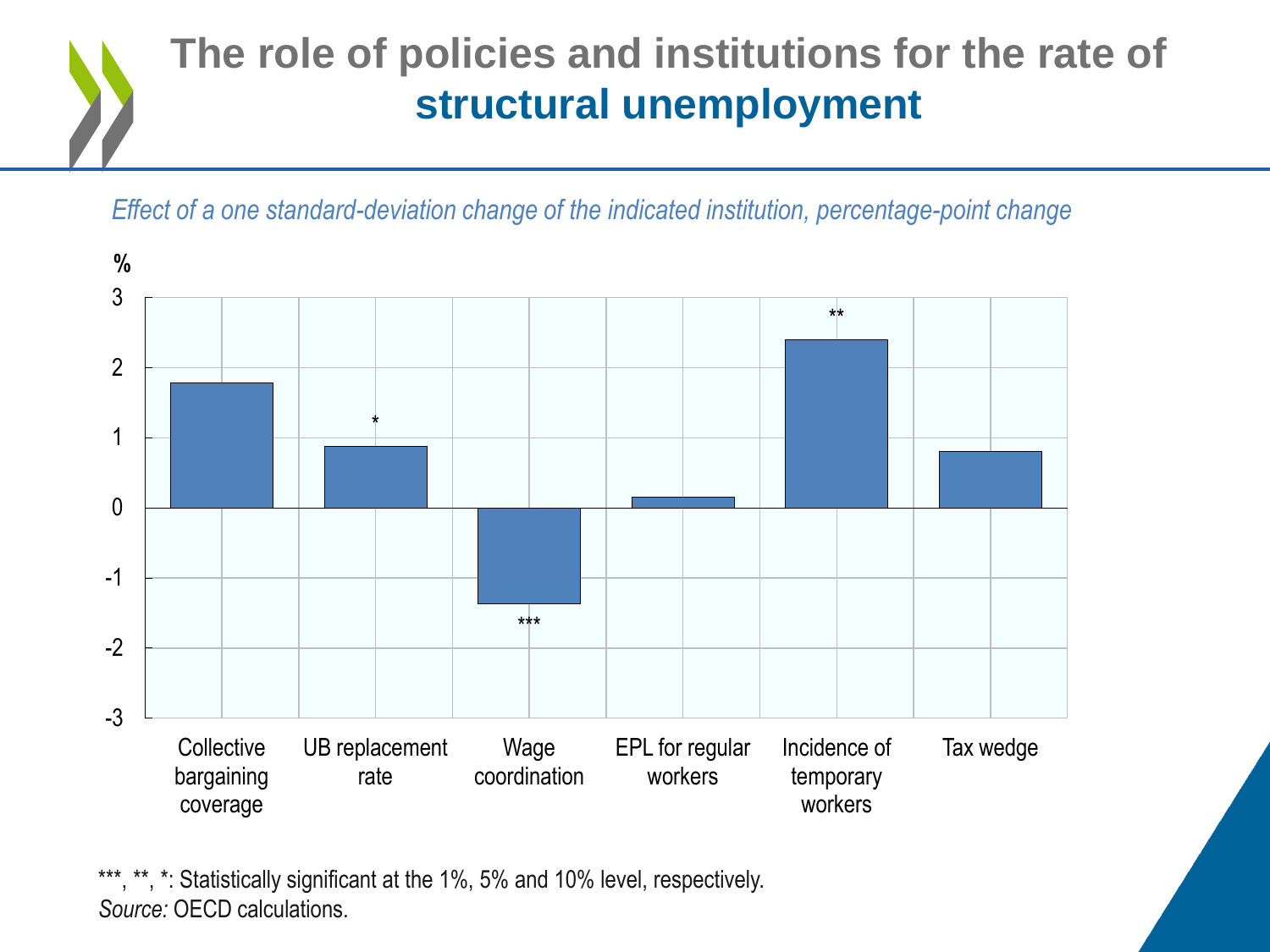### **Structural reforms account for a significant part of the change in labour market performance**

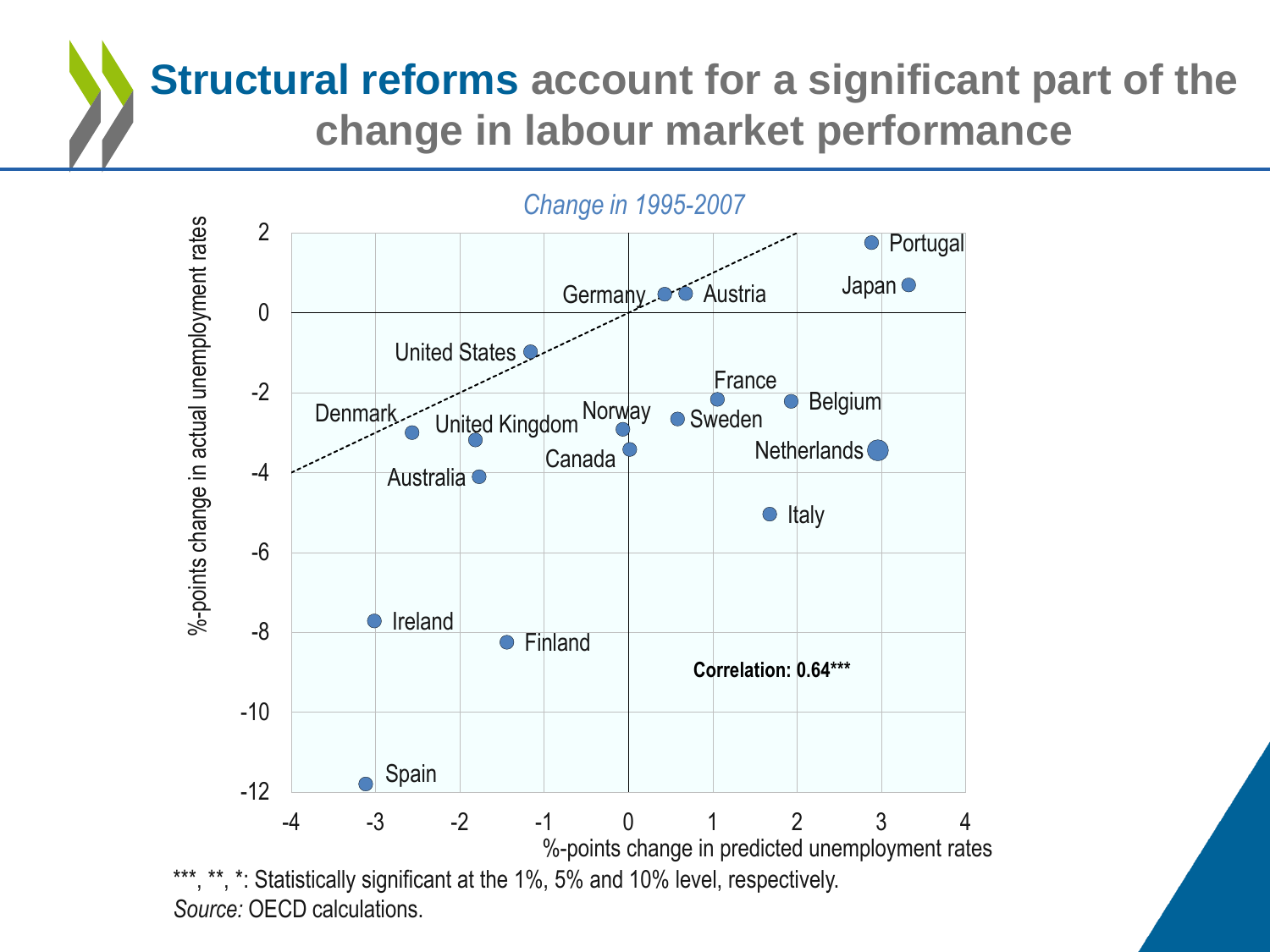### **The jobs crisis: Wide dispersion in unemployment rates and no sign of convergence**

*Unemployment rates before the crisis, at its peak and its latest value<sup>a</sup>*



*Note:* Countries are shown in ascending order by the unemployment rate at its peak.

*a)* Trough (peak) dates are defined as the start of the longest spell of consecutive increase (decrease) of the quarterly unemployment rates since 2007 Q4. *Source:* OECD calculations based on the *OECD Short-Term Indicators Database.*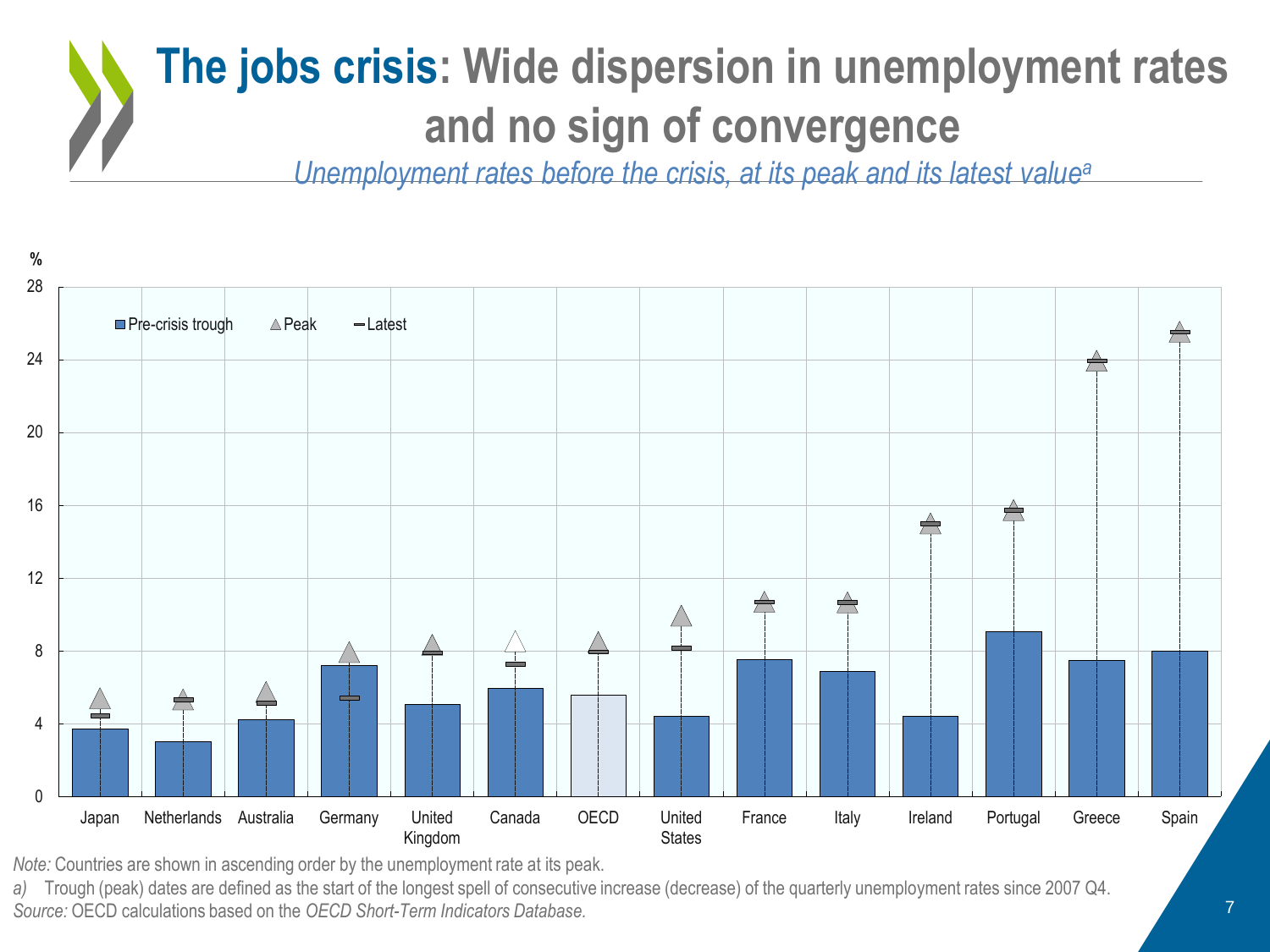#### **Different patterns of LM adjustment in the downturn and the recovery phase**

*Percentage change between the real GDP peak and between trough and the real GDP trough to the latest available quarter*

#### **2008-09 recession Recovery**





Countries ordered from left to right in terms of drops in GDP during the 2008-09 recession.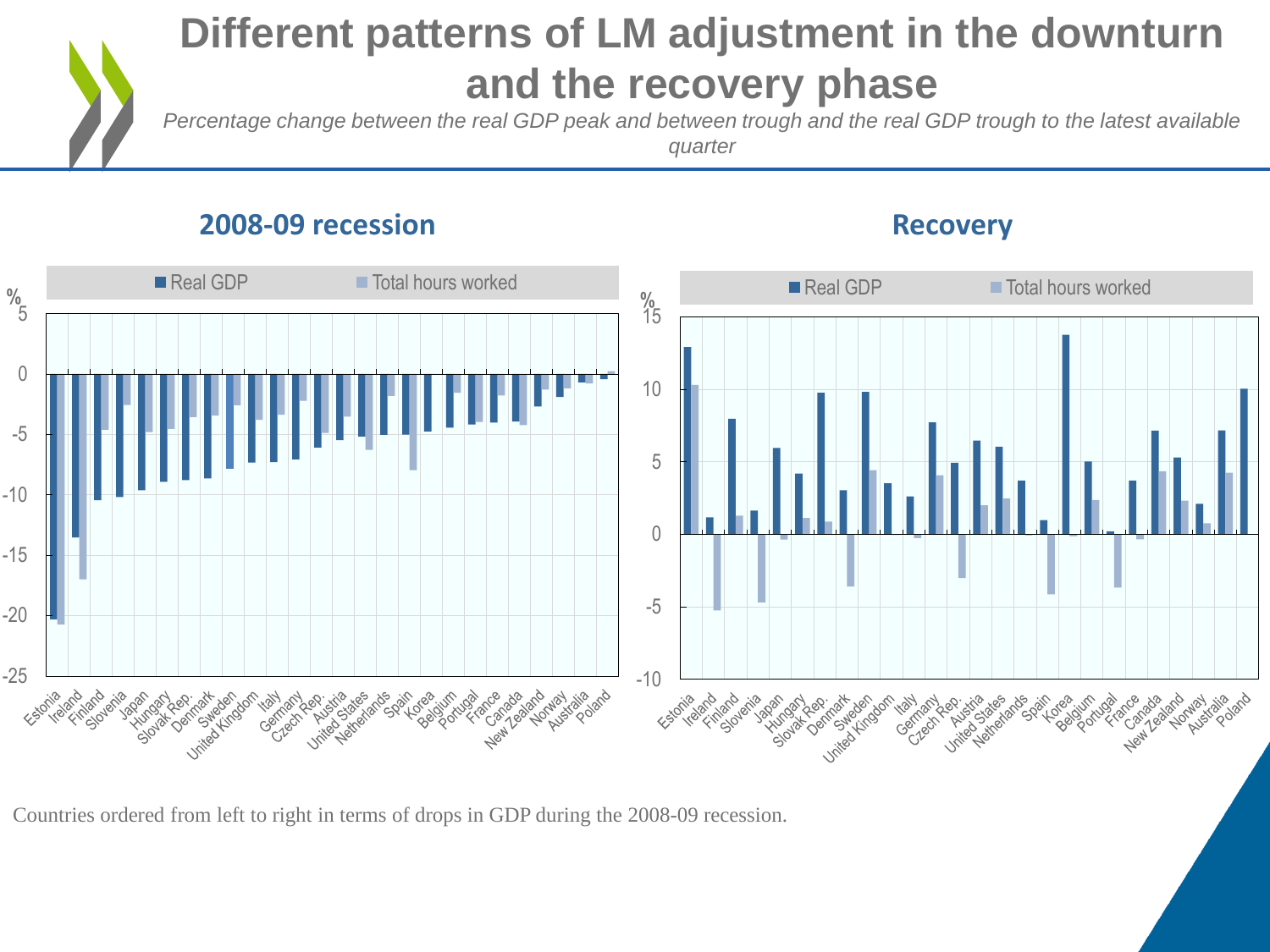#### **Different patterns of LM adjustment in the downturn and the recovery phase**

*Percentage change between the real GDP peak and between trough and the real GDP trough to the latest available quarter*

#### **2008-09 recession Recovery**



Countries ordered from left to right in terms of drops in GDP during the 2008-09 recession.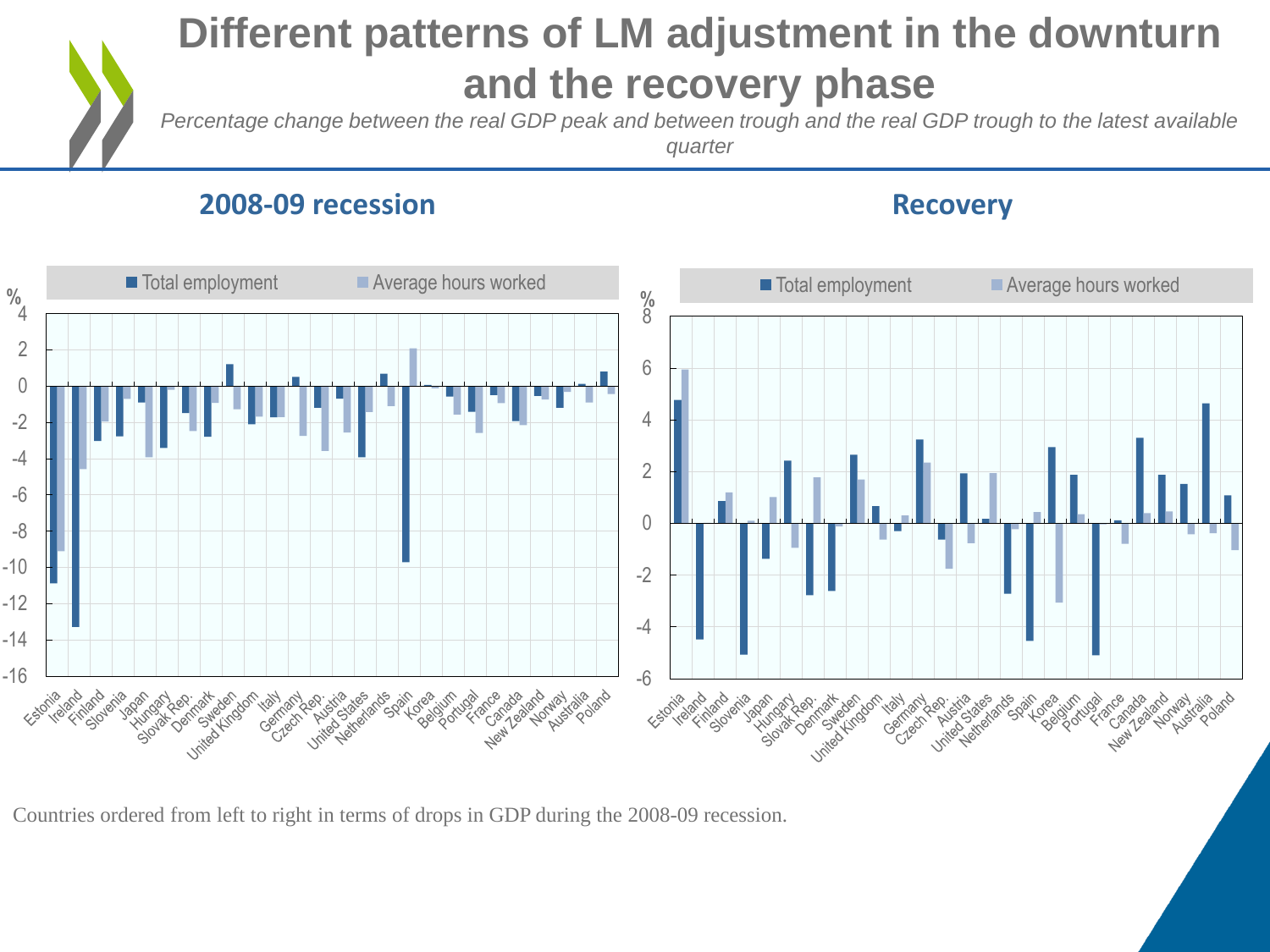

### **The jobs crisis: different effects across sociodemographic groups**

*Percentage changea,b*

 $\blacksquare$  Average hours worked



*a)* Unweighted average of the following countries: Austria, Belgium, the Czech Republic, Denmark, Estonia, Finland, France, Germany, Hungary, Ireland, Italy, the Netherlands, Norway, Poland, Portugal, the Slovak Republic, Slovenia, Spain, Sweden and the United Kingdom.

*b)* The crisis is defined from the peak in real GDP to its trough, whereas the recovery is defined from the trough in real GDP to 2011 Q2. Peak (trough) dates are defined as the start of the longest spell of consecutive decreases (increases) in real GDP since 2006 Q1.

*Source:* OECD estimates based on national quarterly national accounts and the European Union Labour Force Survey (EULFS).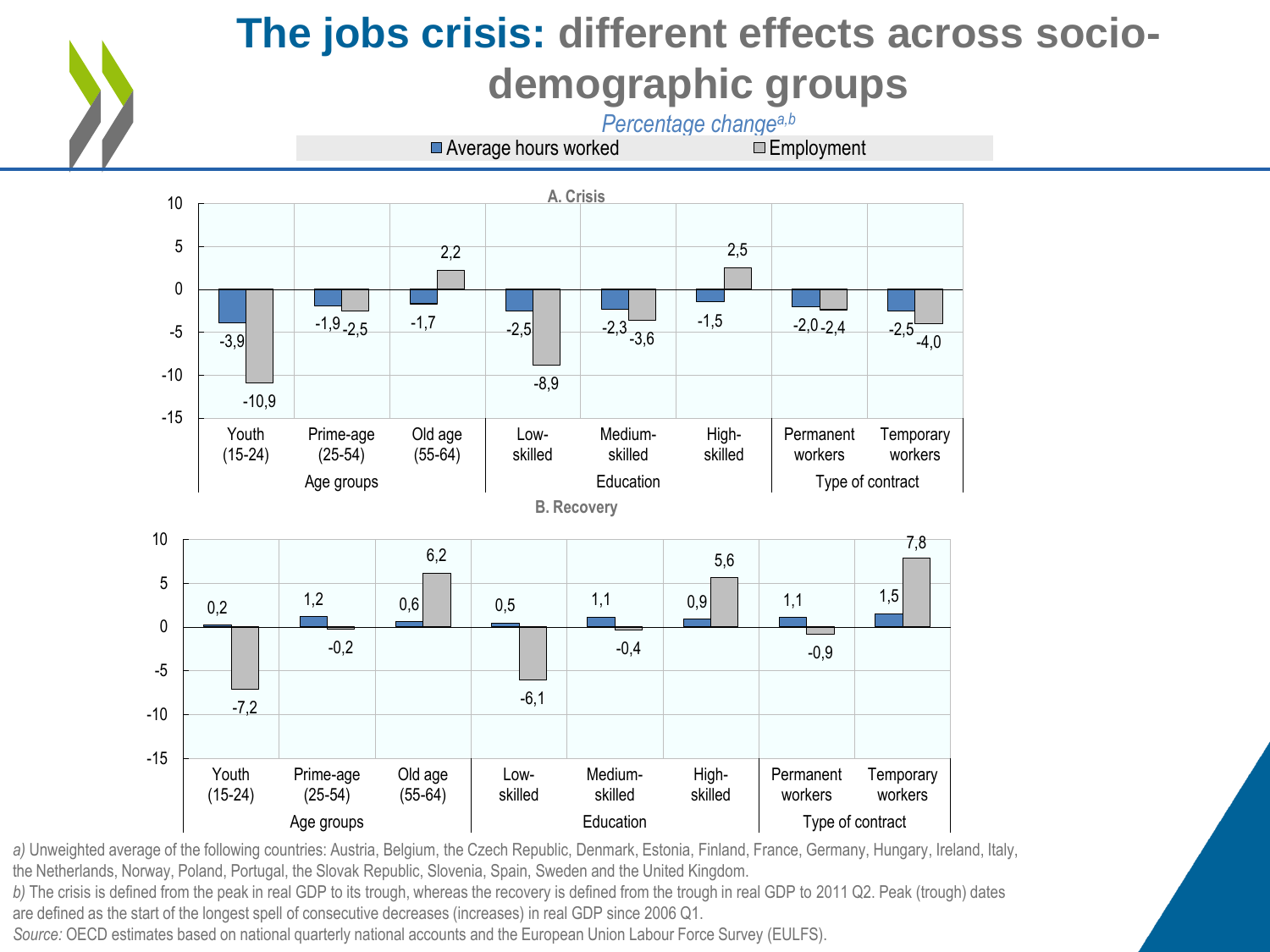### **LM resilience: Differences in policies and institutions account for large differences in labour market resilience**

*Implied average impact of a 1% decline in real GDP on the unemployment rate during the first sixteen quarters*



*Note:* Countries ordered by ascending order of the implied percentage change in the unemployment rates. *Source:* OECD's calculations.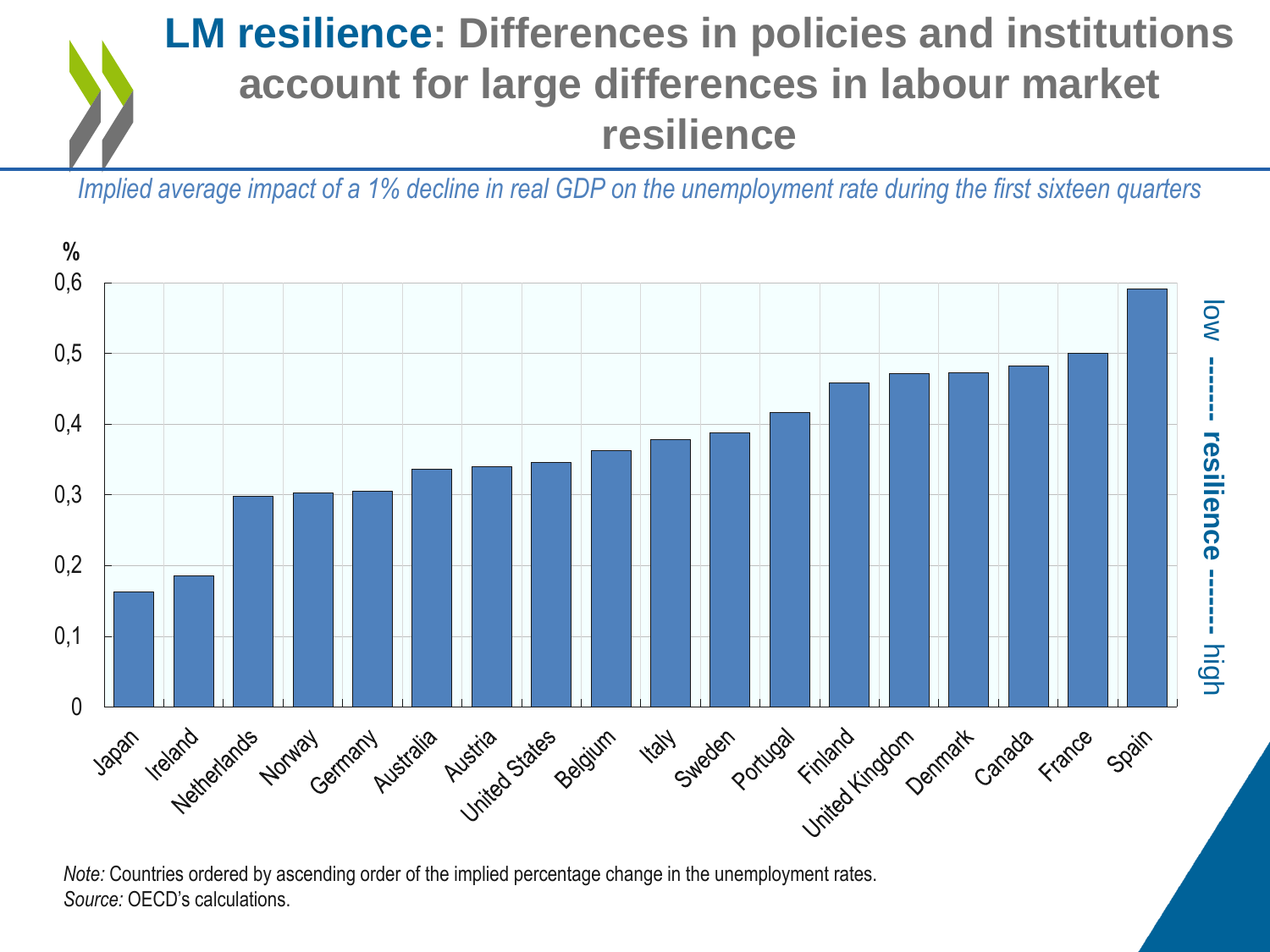### **The role of policies and institutions for labour market resilience**

*Implied impact of a one standard-deviation change in a specific policy or institution on the average impact over the first sixteen quarters of a 1 % reduction in GDP on the unemployment rate*

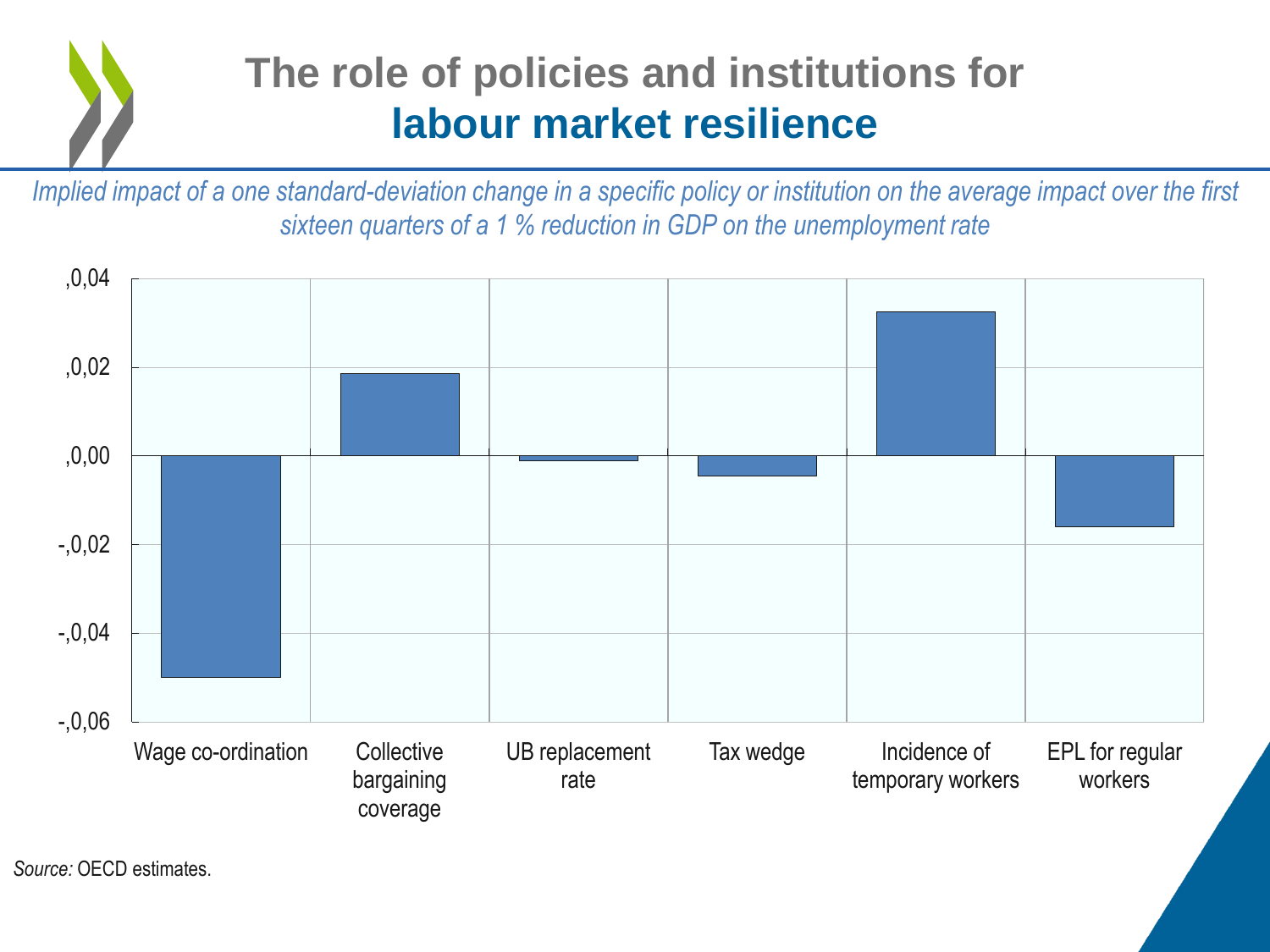## **Policies & institutions conducive to good structural LM outcomes may also contribute to LM resilience**



*Note:* Structural unemployment rates are calculated by adjusting the unemployment rate for the state of the business cycle. LM resilience = avg. unemployment impact of output shock (over four years)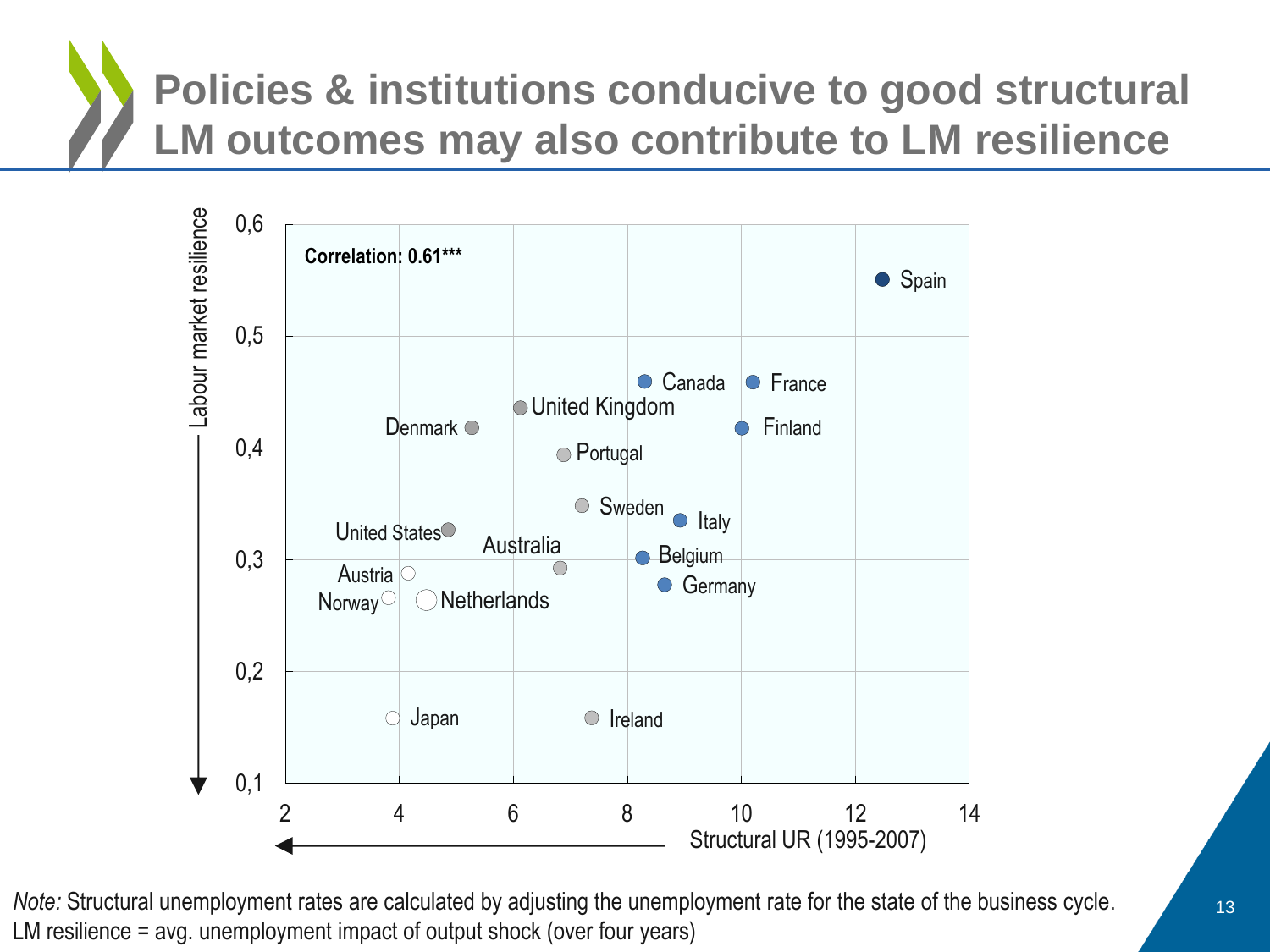### **Policies with similar implications for structural LM performance and LM resilience**

- **Coordinated wage bargaining** institutions can contribute to both
	- Enhance **structural** outcomes by taking account of the potentially negative effects of bargaining on employment
	- Contribute to **resilience** by facilitating wage adjustments relative to employment
- Institutions favouring temporary contracts, e.g. stringent **employment protection** for regular workers, can hamper both by
	- Increasing frictional unemployment & reducing job quality
	- Increasing unemployment response to shocks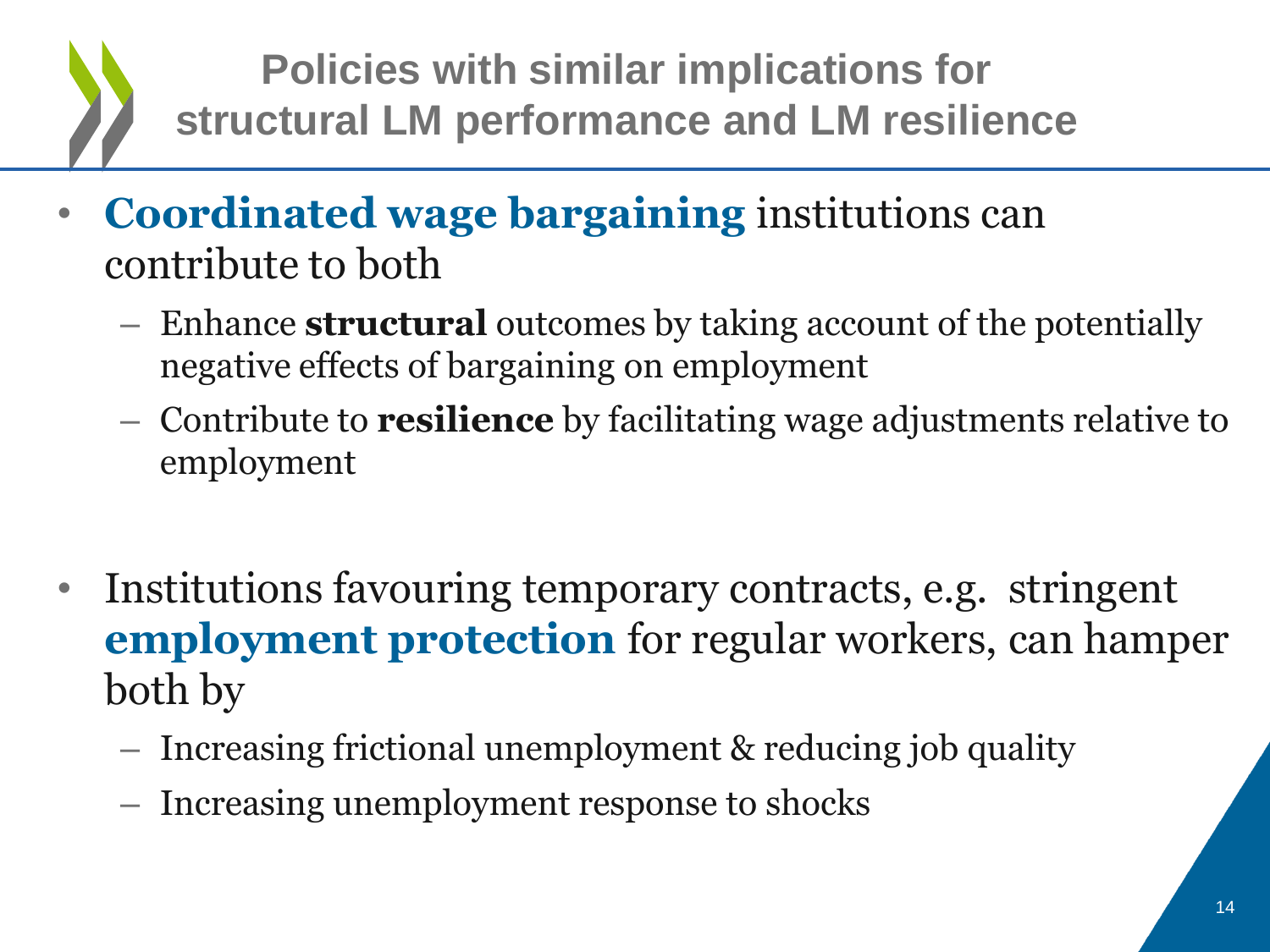### **Comparing the actual and predicted evolution in unemployment across countries over 2007 Q4 - 2011 Q4**

**(predicted and actual average annual changes in the unemployment rate, percentage-points)**



*Source:* OECD calculations.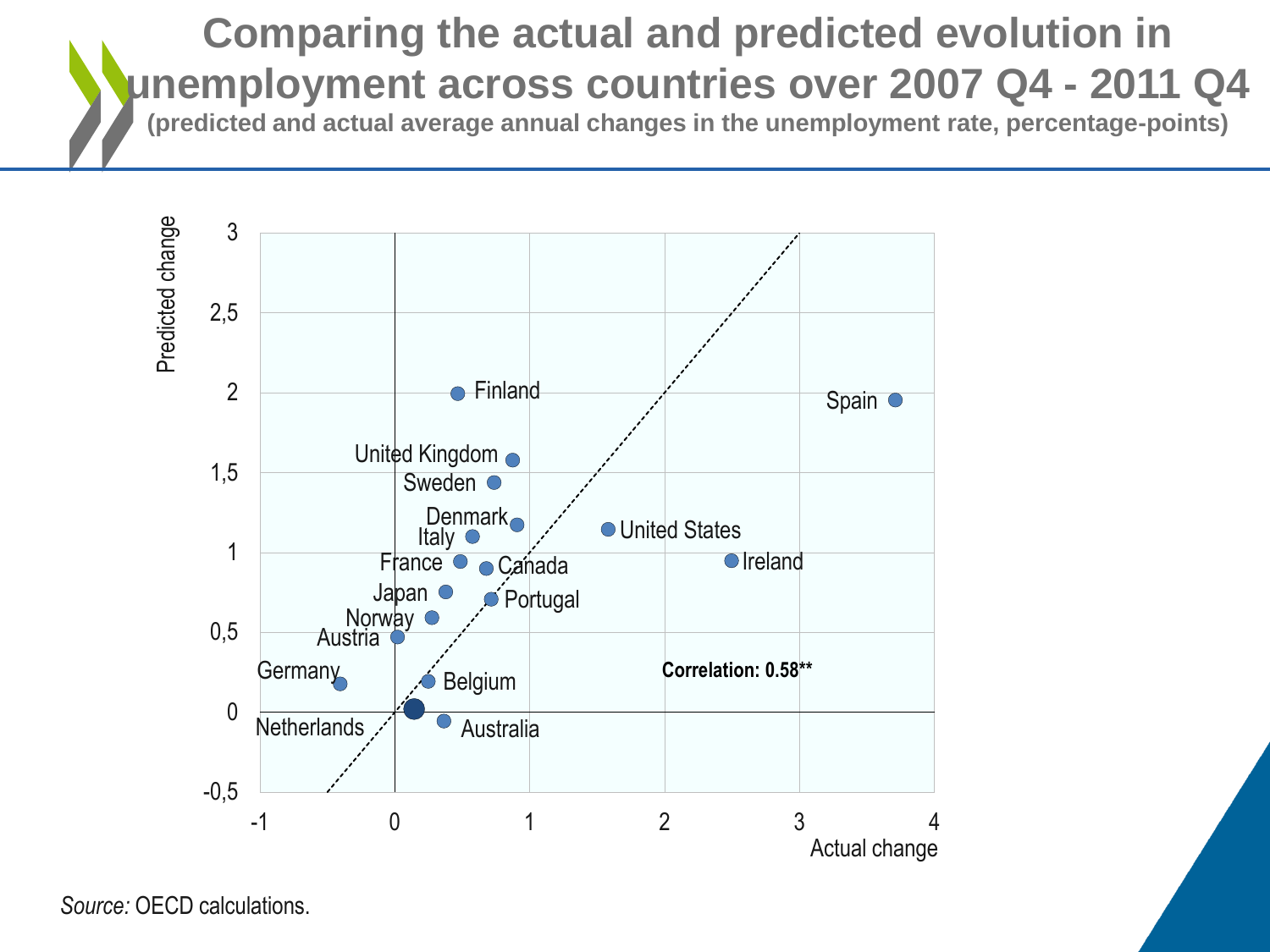**Policy developments since the start of the crisis**

- **Temporary measures** in response to the jobs crisis
	- Increased resources for active labour market policies
	- Measures to encourage short-time working
- **Structural labour market reforms** spurred by the fiscal crisis
	- Employment protection for regular workers has been reduced and collective bargaining decentralised
- ->These factors may account for some of the forecast errors in the previous slide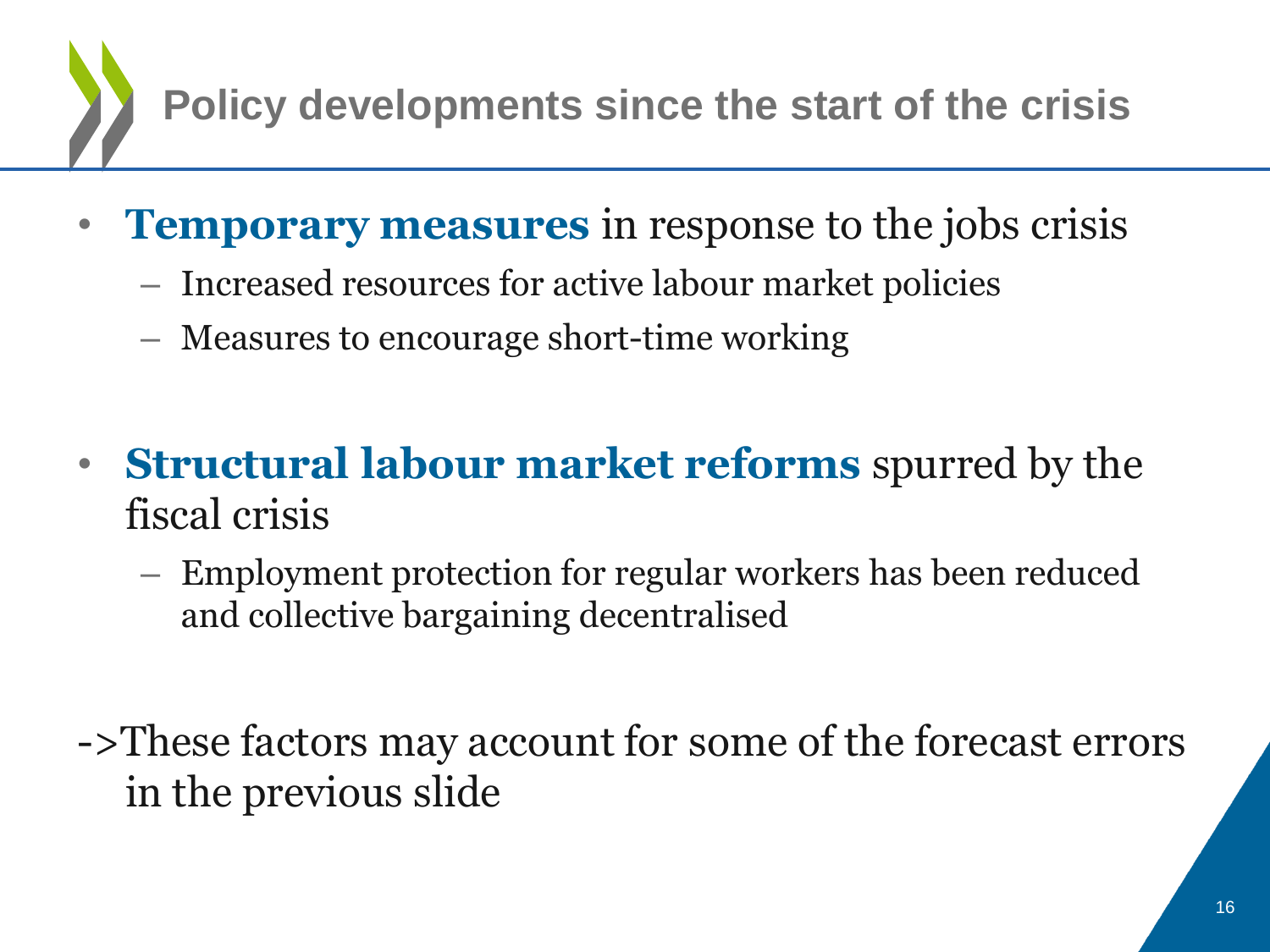### **Spending on labour market programmes was relatively low in 2007 in most countries where unemployment subsequently rose sharply**

*Harmonised unemployment rates and labour market programme spending as a percentage of GDP, 2007-10<sup>a</sup>* **% %**



*Note:* Countries are shown in ascending order of the unemployment rate in 2010.

*a)* 2009 for the United Kingdom.

*Source:* OECD calculations based on the *OECD Main Economic Indicators* and *OECD Labour Market Programmes Databases*.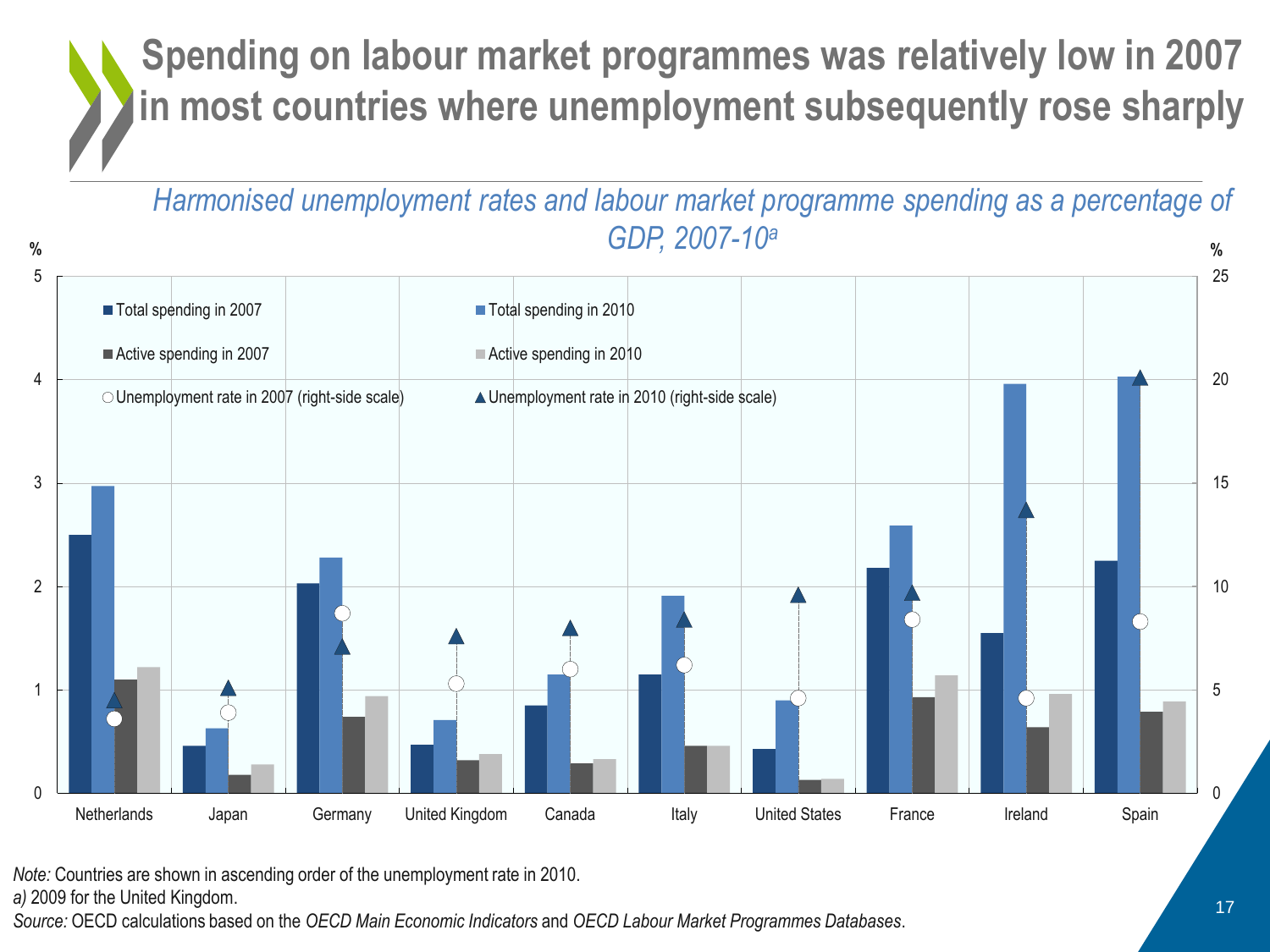### **The responsiveness of ALMPs spending to cyclical changes in unemployment tends to be very low**



*a)* The predicted change in ALMP spending is obtained by taking the difference between the out-of-sample prediction for 2010 from the model described in footnote a) and the prediction for 2007. *b)* For Panels B and C, the data refer to weighted averages of the countries included in Panel A but excluding Korea and the United Kingdom because of missing data on ALMP spending for 2010. Source: OECD estimates based on the *OECD Labour Market Programmes* and *OECD Main Economic Indicators Databases.*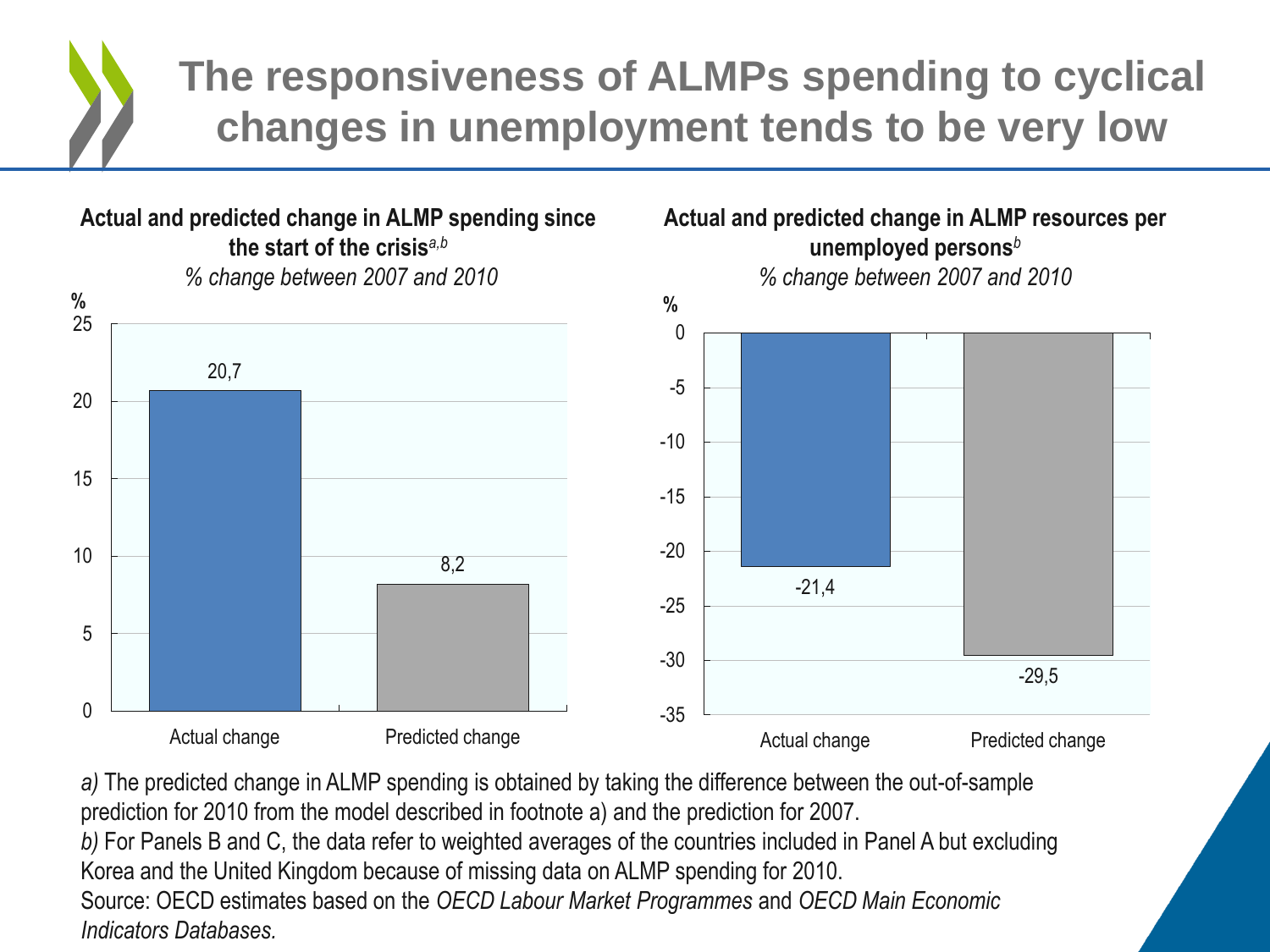### **Providing an adequate safety nets while minimising benefit dependency**

- The jobs crisis led to **longer average unemployment spells** 
	- Where unemployment benefit durations are short, temporary extension during the crisis helps reducing the poverty risk among the long-term unemployed. Extension of benefits in e.g. Canada and especially the United States (with some changes also in Finland, Japan, Portugal)
- Increasing numbers of **ineligible jobseekers** due to the increase in non-standard work in some countries
	- Some countries have extended coverage, e.g. Finland, France, Italy, Japan
- **Extensions should be temporary** and targeted to the most vulnerable with enforcement of job-search requirements
- **The crisis can also be an opportunity to reform unemployment benefits** to provide a more adequate safety nets to vulnerable groups, conditional on job search, and participation in ALMPs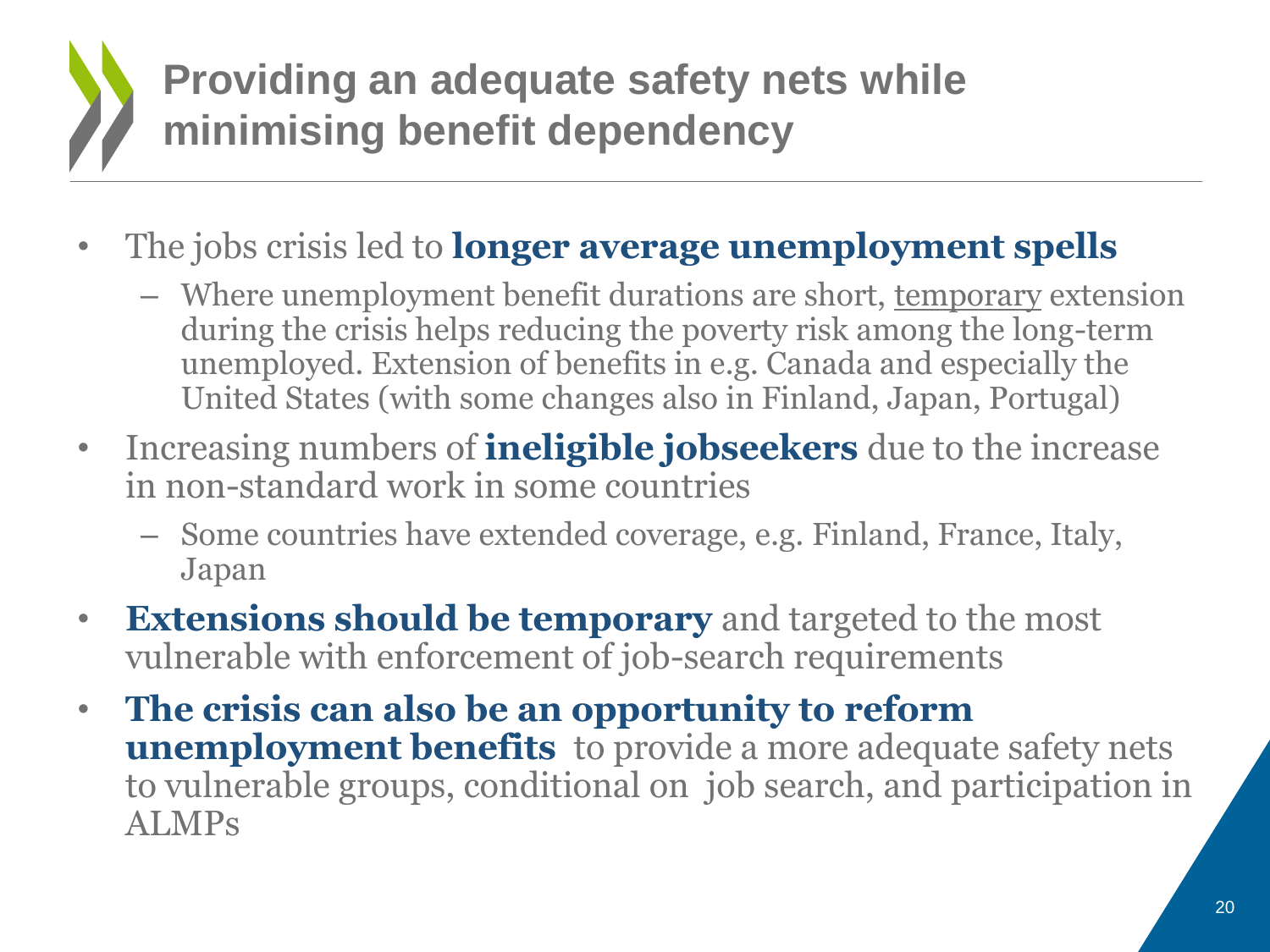### **How to adjust activation strategy during the crisis**

#### • **Threats to previously successful strategies**:

- While generally launched to combat high unemployment, their recent successes in the context of buoyant  $LD \rightarrow$  activation is facing a hard test
- Risk for intensity of interventions in the unemployment spell (job search controls; in-depth interviews; action plan follow-up…) to decrease
- Vacancy flows decline, resulting in a lower number of direct referrals.
- **Overriding goal: prevent job losers from becoming disconnected from the labour market. Consequently:**
	- **Administrative capacity** to scale up LM programmes and possible role of private providers
	- **How to reach out those who are not (no longer) eligible for first-tier income support schemes**
	- **Automatic vs. discretionary adjustments**: while spending for passive LM policies increases automatically in downturns, this is not the case for ALMPs, with a few exceptions.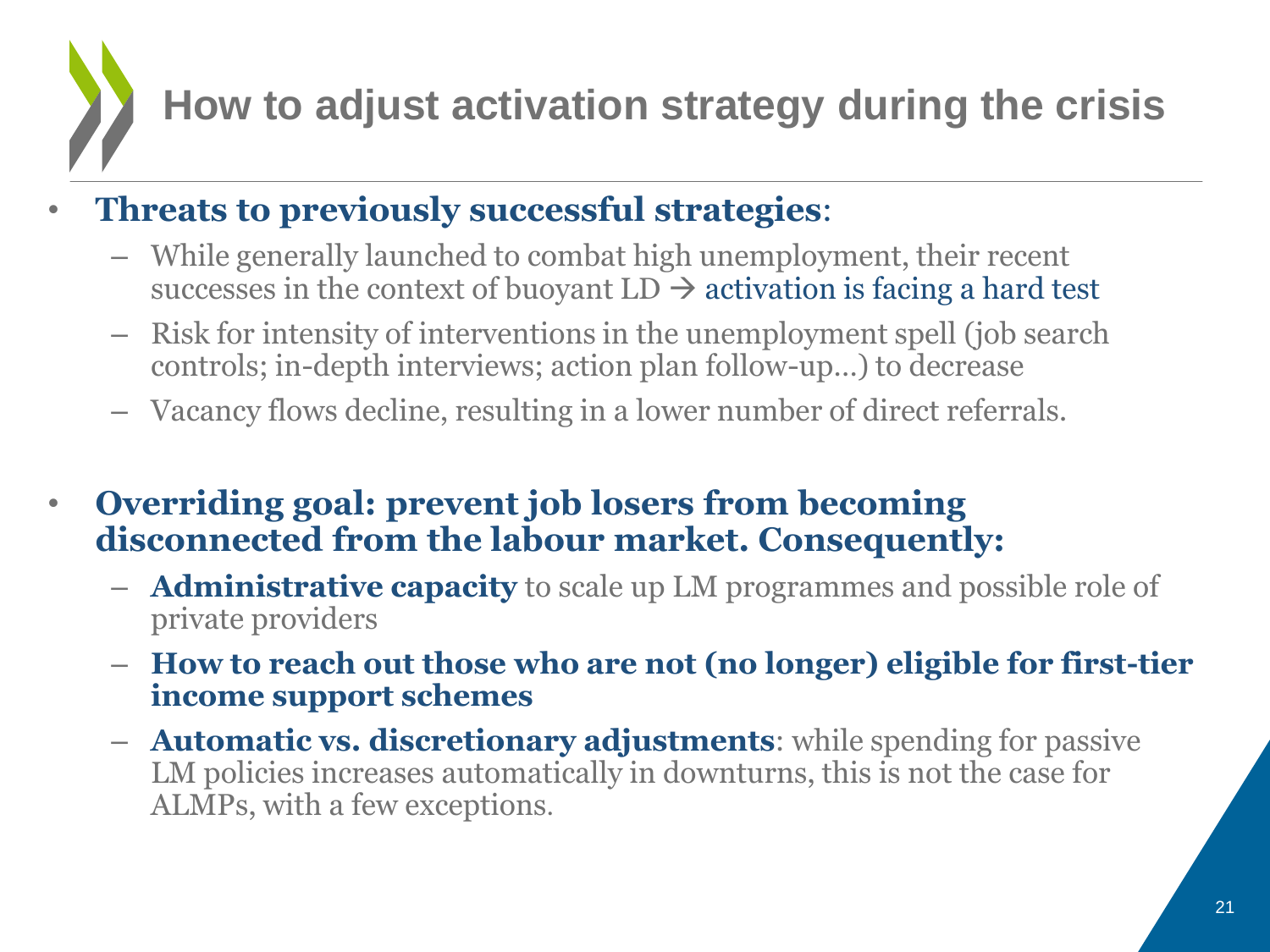### **Supporting labour demand: from protecting existing jobs to boosting job creation**

- Many countries have introduced **measures to support labour demand during the crisis:**
	- Subsidies for the reduction in working time (e.g., 22 OECD countries);
	- Reductions in non-wage labour costs (e.g., 16 OECD countries);
	- Hiring subsidies and work experience, generally targeted at disadvantaged groups (e.g. 15 OECD countries).
- **In the (very weak) recovery with high and persistent unemployment important to shift from STWs to (net) hiring subsidies**
	- By protecting job matches, STWs have reduced socially and economically inefficient job losses …
	- …but risk increasing dualism (U highly concentrated on already disadvantaged groups and new entrants)...
	- ….and slow-down efficiency-enhancing labour reallocation
	- Hiring subsidies may help promoting employment for disadvantaged groups, but have to be well targeted and with strict conditions for employers.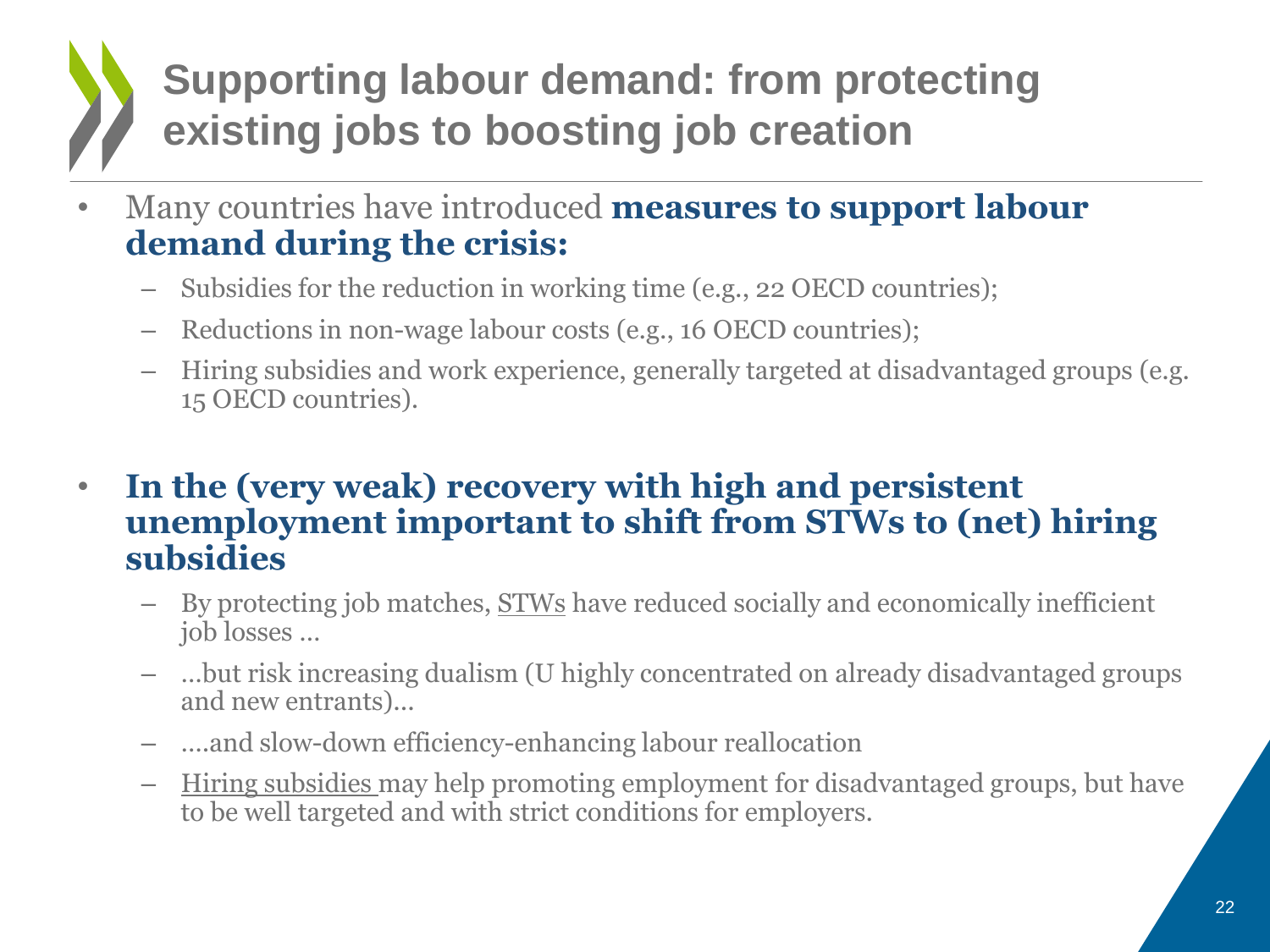

*Average monthly short-time work take-up rate, percentage of dependent employment, 2007 Q4-2010 Q4*



*Note:* Countries shown in ascending order of STW take-up rate at its peak.

*Source:* OECD calculations based on administrative data provided by the National authorities and *OECD Main Economic Indicators Database.*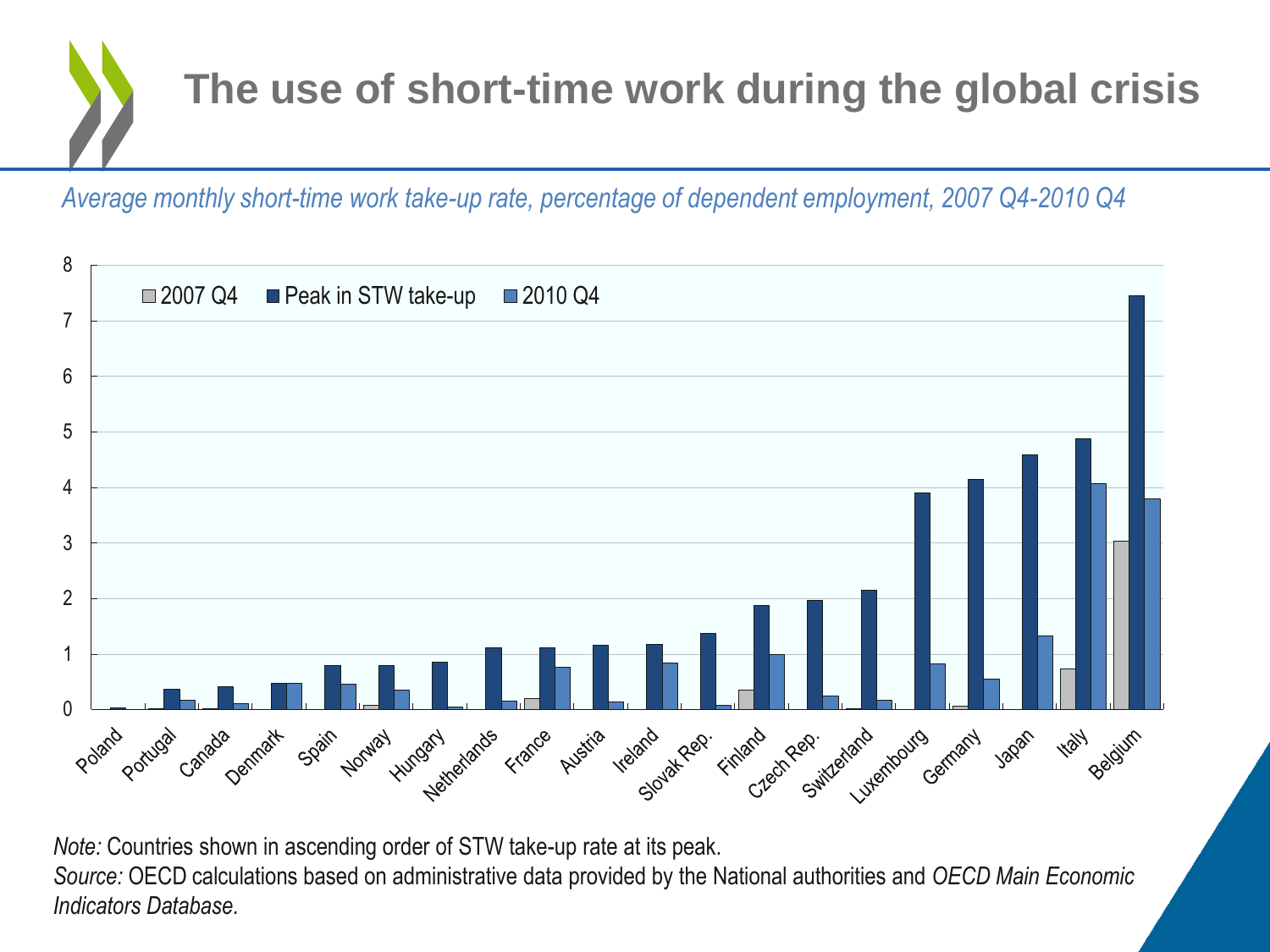### **Estimated preserved jobs for permanent workers due to the short-time work schemes**



#### **Germany**







**Proportional difference (%) Net absolute jobs impact (thousands)***<sup>a</sup>* **Gross absolute jobs impact (thousands)***<sup>a</sup>*



STW: Short-time work schemes.

a) Net impact refers to the difference in employment hat can be attributed to STW. Gross impact refers to the cumulative impact since the start of the crisis. *Source:* OECD estimates*.*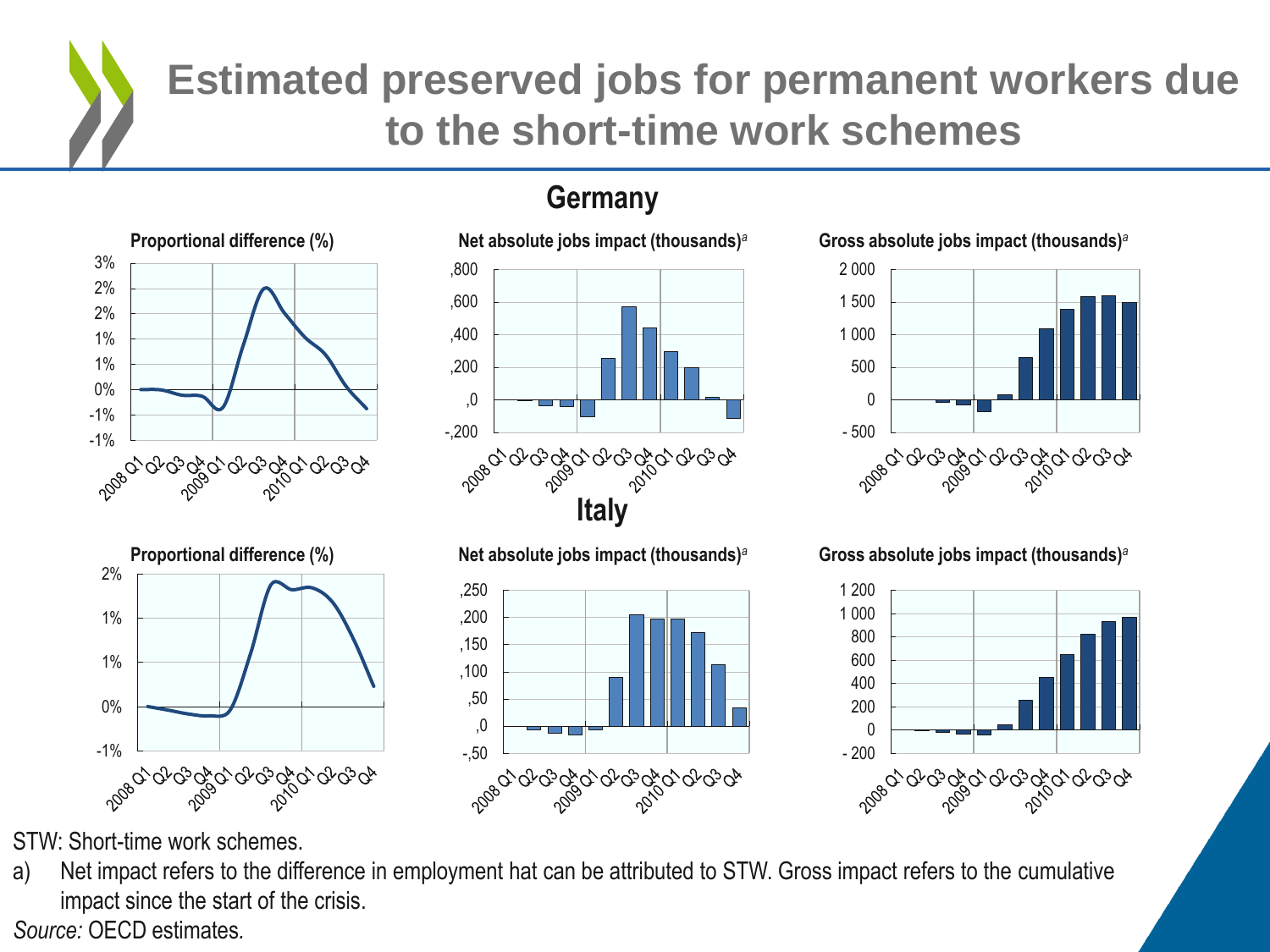**A key structural reform response: employment protection legislation**

- **Concentrated in Spain, Greece, Portugal, Italy;**
- Motivations:
	- Concern that **growing LM segmentation** between temporary and permanent workers has hurt job prospects for youth and other new entrants; is a factor behind low productivity growth
	- **Strong pressures from international financial markets** for EP reforms to help boost medium-term growth prospects
	- Troika made **EP reform an integral part** of the Greek, Portuguese bailouts; endorsed the Spanish 2011-2012 reforms; the Irish exception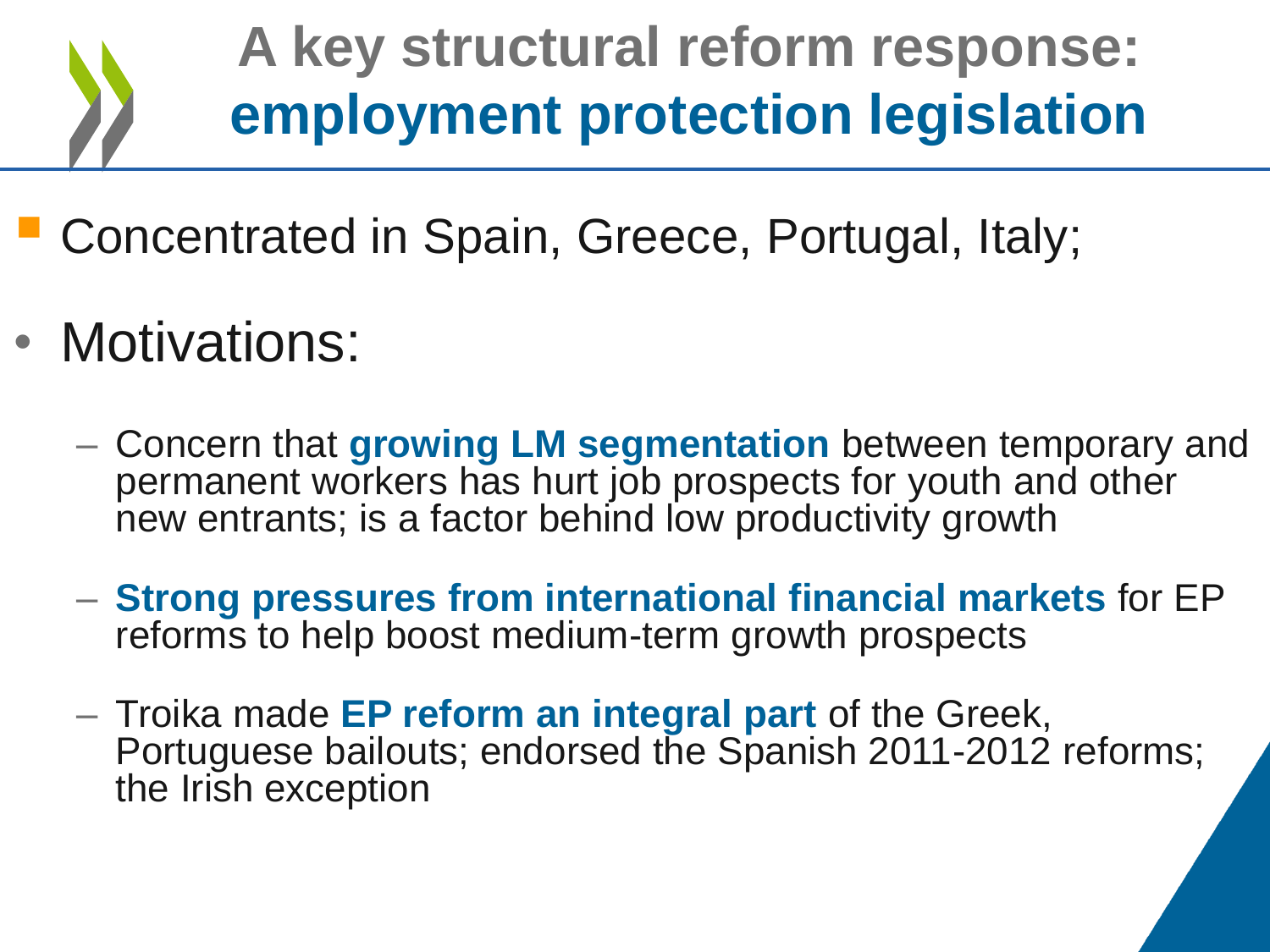### **RECENT/PROPOSED REFORMS TO EP (cont.)**

- Main focus is on reducing regulation on permanent contracts, contrast with "two-tier" reforms of the 1990s and early 2000s:
	- Reduction in up-front severance costs (GRC, PRT) and compensation for unfair dismissal (PRT, ESP, ITA)
	- Expansion of definition of fair dismissal (PRT, ESP), alongside improvements in functioning of courts (ESP, ITA) should allow firms to make dismissals for economic reasons more easily
	- GRC and ESP extended the trial period for new hires, likely to be an important measure for encouraging hiring of youth
- Different approaches to the gap between temporary and permanent workers: GRC and PRT also reduced regulation on temporary contracts, while ESP and ITA increased it
- GRC, PRT and ESP also reduced scope, cost or complexity of collective dismissals
- Two important implementation issues:
	- No grandfathering of entitlements
	- Depends on how courts interpret the new rules (ITA, ESP).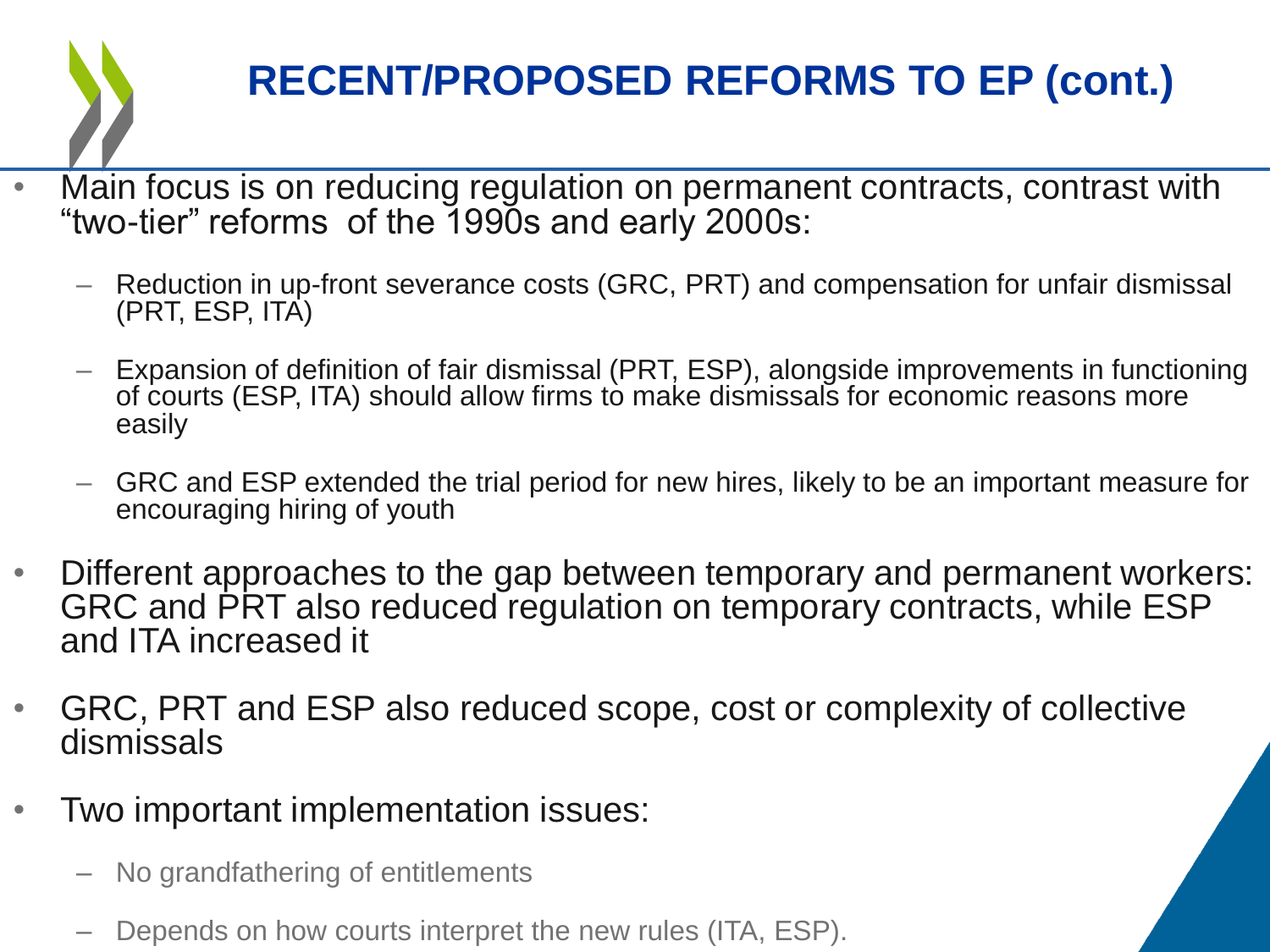

|                                                  | <b>GRC</b> | <b>PRT</b> | <b>ESP</b>   | IΤΔ          |
|--------------------------------------------------|------------|------------|--------------|--------------|
| Reduce severance pay for permanent contracts     | X          | X          |              |              |
| Reduce red tape for individual dismissals        |            | X          |              | X            |
| Extend probation period for new hires            | X          |            | $\mathsf{X}$ |              |
| Expand the definition of fair dismissal          |            | X          | $\sf X$      |              |
| Improve functioning of courts in dismissal cases |            |            | $\mathsf{X}$ | $\mathsf{X}$ |
| Reduce compensation for unfair dismissal         |            | X          | X            |              |
| Reduce regulation on collective dismissals       | $\sf X$    | $\sf X$    | $\mathsf{X}$ |              |
| Reduce regulation on non-permanent contracts     | X          | X          |              |              |
| Increase regulation on non-permanent contracts   |            |            | X            |              |
|                                                  |            |            |              |              |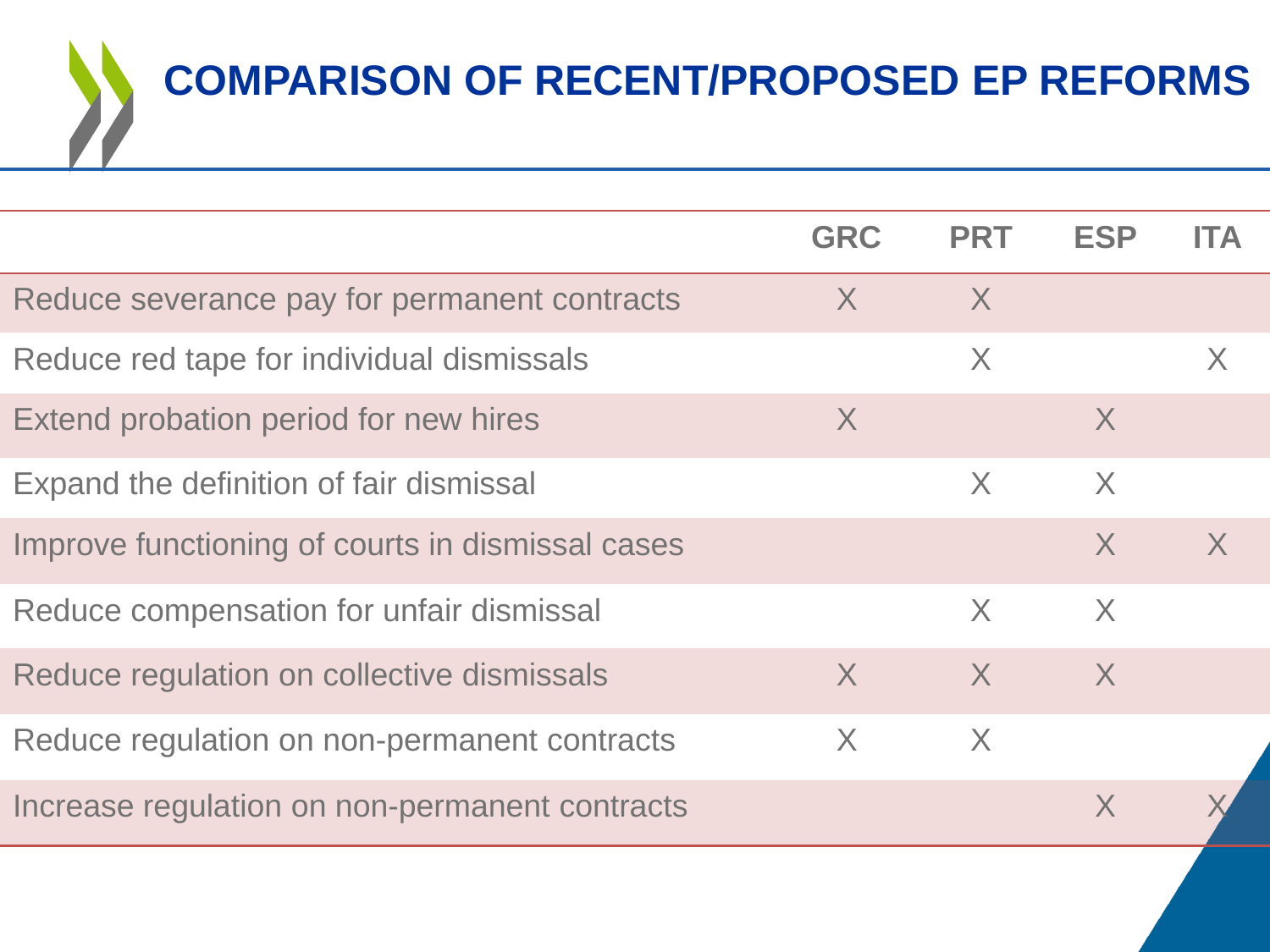

- Over the past two decades, many OECD countries have introduced reforms to **"activate"** the unemployed and foster **labour market flexibility**
	- Significant differences across countries, but fairly widespread decline in unemployment…
	- ...although large dualism in countries with flexibility at the margin
- …then the **crisis hit**, with rapidly rising, and increasingly, persistent unemployment
- Policies and institutions that conduce for good structural outcomes may also be good **for labour market resilience**
	- Coordinated wage bargaining
	- Incidence of temporary work
- Comprehensive approach needs to secure a **new "flexicurity-type balance"** which includes:
	- Reasonably generous social safety net
	- Backed by effective activation regime
- Several different routes to reform of EP as part of a comprehensive reform package
- Very important to assess the impacts of the recent reforms